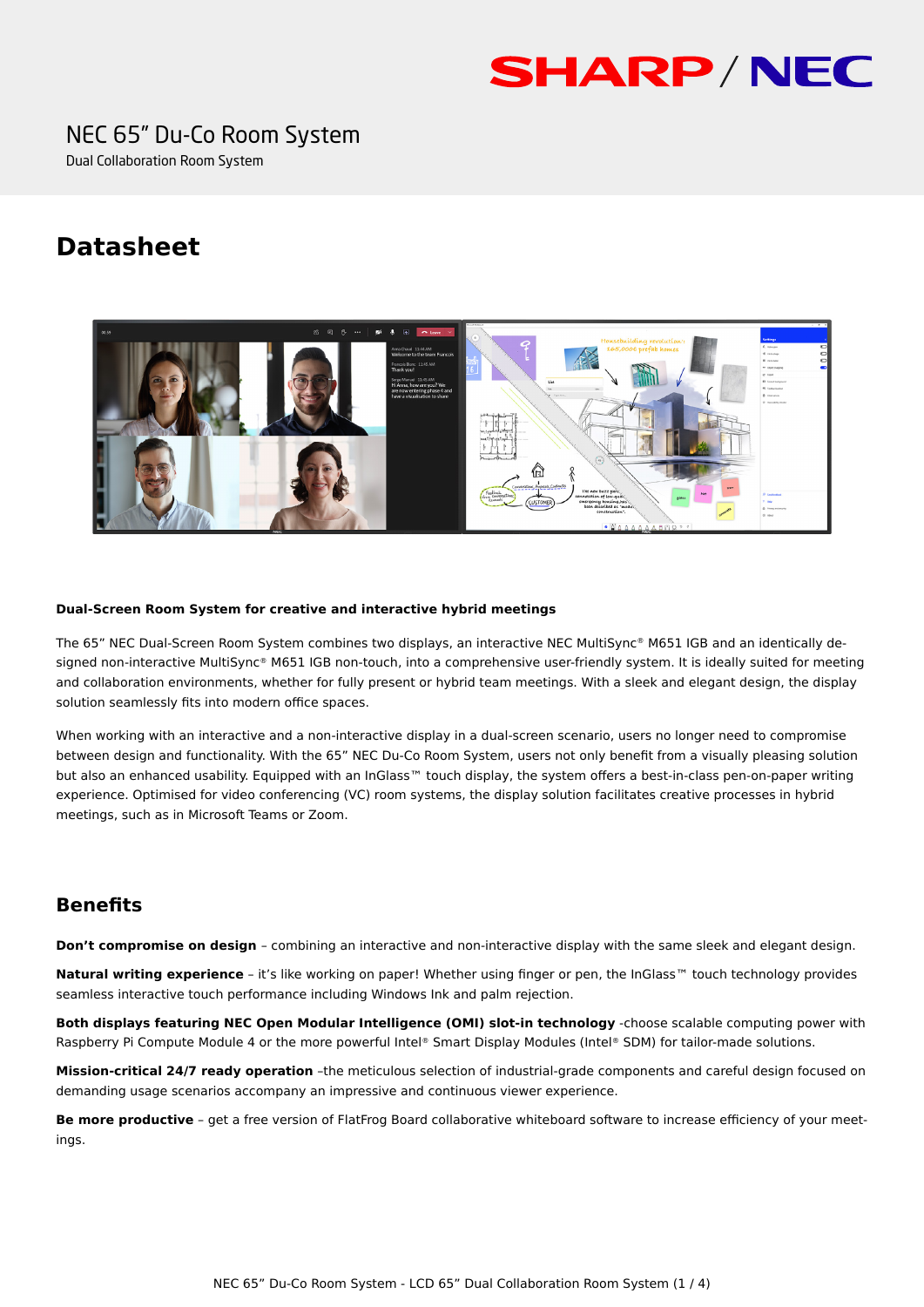| <b>Product Information</b>               |                                                                 |                                |  |
|------------------------------------------|-----------------------------------------------------------------|--------------------------------|--|
| <b>Product Name</b>                      | NEC MultiSync® M651 IGB non-touch                               | NEC MultiSync® M651 IGB        |  |
| Product Group                            | LCD 65" Display                                                 | LCD 65" InGlass™ Touch Display |  |
| Order Code                               | 40001571                                                        |                                |  |
|                                          |                                                                 |                                |  |
| <b>Display</b>                           |                                                                 |                                |  |
| Panel Technology                         | IPS with Direct LED backlights                                  |                                |  |
| Screen Size [inch/cm]                    | 65 / 163.9                                                      |                                |  |
| Aspect Ratio 16:9                        | 16:9                                                            |                                |  |
| Brightness [cd/m <sup>2</sup> ]          | 500                                                             |                                |  |
| Contrast Ratio (default)                 | > 8000:1                                                        |                                |  |
| Viewing Angle [°]                        | 178 horizontal / 178 vertical (typ. at contrast ratio 10:1)     |                                |  |
| Colour Depth [bn]                        | 1,076 (10bit)                                                   |                                |  |
| Response Time (typ.) [ms]                | 8                                                               |                                |  |
| Panel Refresh Rate [Hz]                  | 60                                                              |                                |  |
| <b>Supported Orientation</b>             | Landscape                                                       |                                |  |
|                                          |                                                                 |                                |  |
| <b>Glass</b>                             |                                                                 |                                |  |
| Type                                     | Premium toughened glass, anti-glare coating                     |                                |  |
| Thickness [mm]                           | 3.0                                                             |                                |  |
| Light Transmission [%]<br>Haze Level [%] | 89 $(+/- 1 %)$                                                  |                                |  |
| Hardness [H]                             | $\le$ 5 +/- 3<br>$\overline{7}$                                 |                                |  |
|                                          |                                                                 |                                |  |
| <b>Synchronisation Rate</b>              |                                                                 |                                |  |
| Horizontal Frequency [kHz]               | $26 - 91.1$                                                     |                                |  |
| Vertical Frequency [Hz]                  | $23 - 86$                                                       |                                |  |
|                                          |                                                                 |                                |  |
| <b>Resolution</b>                        |                                                                 |                                |  |
| <b>Native Resolution</b>                 | 3840 x 2160                                                     |                                |  |
| <b>Supported Resolutions</b>             | 1024 x 768; 1280 x 1024; 1280 x 720; 1360 x 768;                |                                |  |
|                                          | 1366 x 768; 1400 x 1050; 1440 x 900; 1600 x 1200;               |                                |  |
|                                          | 1650 x 1050; 1900 x 1200; 1920 x 1080; 1920 x 2160;             |                                |  |
|                                          | 2560 x 1440; 2560 x 1600; 3840 x 2160; 4096 x 2160              |                                |  |
|                                          |                                                                 |                                |  |
| <b>Connectivity</b>                      |                                                                 |                                |  |
| Input Video Digital                      | 1 x DisplayPort (with HDCP); 2 x HDMI (with HDCP)               |                                |  |
| Input Audio Digital                      | 1 x DisplayPort; 2 x HDMI                                       |                                |  |
| Input Control                            | LAN 100Mbit; remote control wire (3,5mm jack); RS232            |                                |  |
| Input Data                               | 1 x USB 2.0 (MediaPlayer)                                       |                                |  |
| Output Audio Analogue                    | $1 \times 3,5$ mm jack                                          |                                |  |
| Input Detect                             | Custom; First; Last                                             |                                |  |
|                                          |                                                                 |                                |  |
| <b>Open Modular Intelligence</b>         |                                                                 |                                |  |
| Intel <sup>®</sup> SDM                   | accepts Intel® Smart Display Modules Large and Small up to 66 W |                                |  |
| Compute Module Slot                      | RPi Compute Module 4                                            |                                |  |
|                                          |                                                                 |                                |  |
| <b>Sensors</b>                           |                                                                 |                                |  |
| Temperature Sensor                       | Integrated, 3 sensors, triggered actions programmable           |                                |  |
|                                          |                                                                 |                                |  |
| <b>Electrical</b>                        |                                                                 |                                |  |
| Power Consumption Eco/max. [W]           | 120 shipping                                                    |                                |  |
| Power Savings Mode [W]                   |                                                                 | < 0.5; < 2 (Networked Standby) |  |
| Power Management                         | <b>VESA DPMS</b>                                                |                                |  |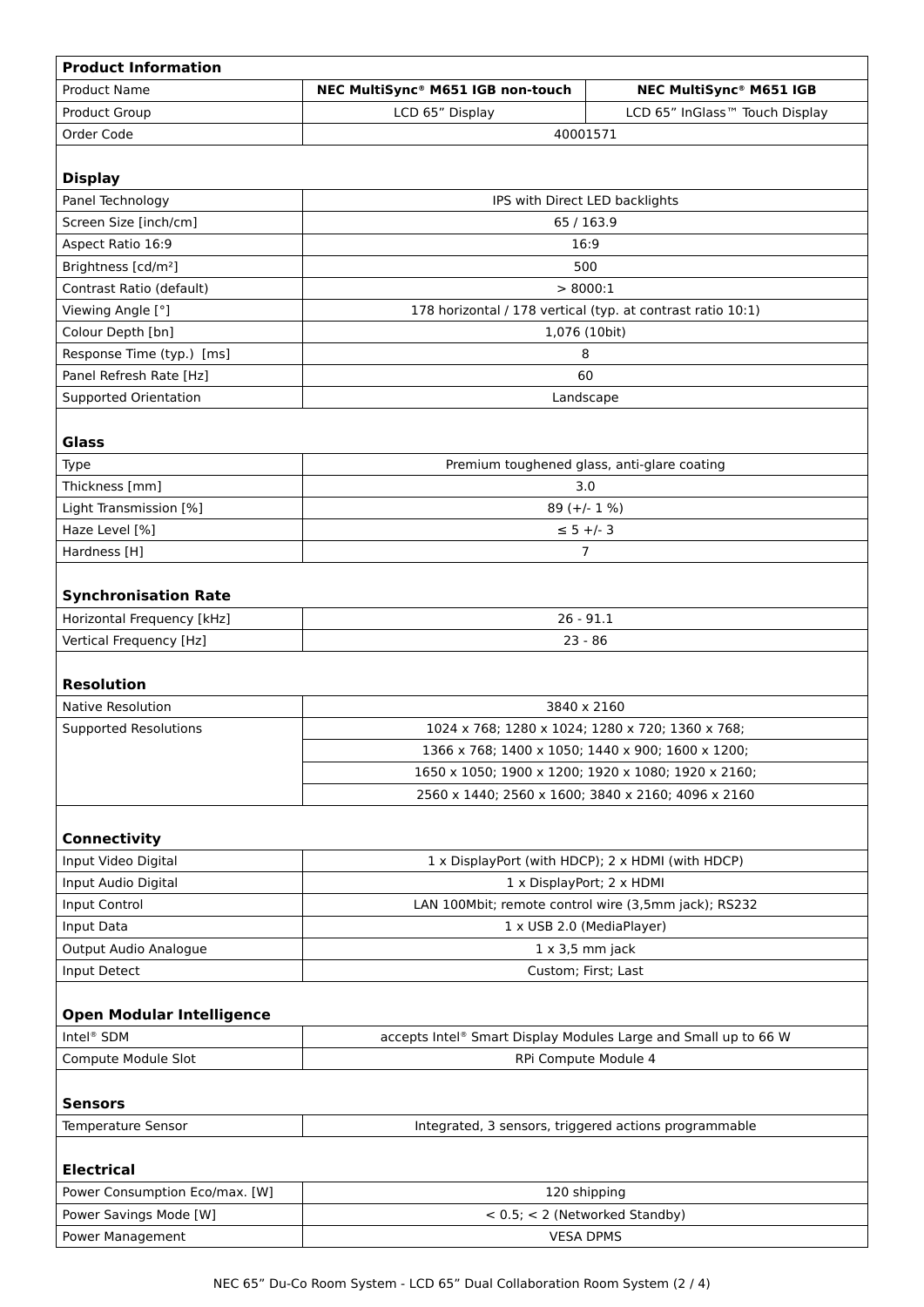| Power Supply                         | 100-240 V AC; 50/60 Hz; internal                                                                                                                                                                                                                                                   |                                                                                                                                                 |  |
|--------------------------------------|------------------------------------------------------------------------------------------------------------------------------------------------------------------------------------------------------------------------------------------------------------------------------------|-------------------------------------------------------------------------------------------------------------------------------------------------|--|
|                                      |                                                                                                                                                                                                                                                                                    |                                                                                                                                                 |  |
| <b>Environmental Conditions</b>      |                                                                                                                                                                                                                                                                                    |                                                                                                                                                 |  |
| Operating Temperature [°C]           | $+0$ to $+35$                                                                                                                                                                                                                                                                      |                                                                                                                                                 |  |
| <b>Operating Humidity [%]</b>        | 20 to 80                                                                                                                                                                                                                                                                           |                                                                                                                                                 |  |
| Storage Humidity [%]                 | 10 to 90                                                                                                                                                                                                                                                                           |                                                                                                                                                 |  |
| Storage Temperature [°C]             | $-20$ to $60$                                                                                                                                                                                                                                                                      |                                                                                                                                                 |  |
|                                      |                                                                                                                                                                                                                                                                                    |                                                                                                                                                 |  |
| <b>Mechanical</b>                    |                                                                                                                                                                                                                                                                                    |                                                                                                                                                 |  |
| Dimensions (W x H x D) [mm]          | 1,501.3 x 879 x 73.2 per display each                                                                                                                                                                                                                                              |                                                                                                                                                 |  |
| Weight [kg]                          | 53                                                                                                                                                                                                                                                                                 | 53.5                                                                                                                                            |  |
| Bezel Width [mm]                     | 18.5 (left and right); 18.5 (top and bottom)                                                                                                                                                                                                                                       |                                                                                                                                                 |  |
| <b>VESA Mounting [mm]</b>            | 400 x 400 (FDMI); 4 holes; M8                                                                                                                                                                                                                                                      |                                                                                                                                                 |  |
| Ingress Protection                   | IP5x (front); IP2x (back)                                                                                                                                                                                                                                                          |                                                                                                                                                 |  |
| Packaging Dimensions (W x H x D)     | Box 1: 1,736 x 1,033 x 280                                                                                                                                                                                                                                                         | Box 2: 1,736 x 1,033 x 280                                                                                                                      |  |
| [mm]                                 |                                                                                                                                                                                                                                                                                    |                                                                                                                                                 |  |
| Packaging Weight [kg]                | Box 1:64                                                                                                                                                                                                                                                                           | Box 2:65                                                                                                                                        |  |
|                                      |                                                                                                                                                                                                                                                                                    |                                                                                                                                                 |  |
| <b>Touch</b>                         |                                                                                                                                                                                                                                                                                    |                                                                                                                                                 |  |
| Touch Technology                     |                                                                                                                                                                                                                                                                                    | InGlass <sup>™</sup>                                                                                                                            |  |
| Number of Touches                    |                                                                                                                                                                                                                                                                                    | Real multi-touch up to 20 touches                                                                                                               |  |
| Response Time [ms]                   |                                                                                                                                                                                                                                                                                    | $\leq 15$                                                                                                                                       |  |
| <b>Touch Method</b>                  | $\overline{\phantom{a}}$                                                                                                                                                                                                                                                           | Finger; Gloves; Stylus ( $\geq 2$ mm)                                                                                                           |  |
| Supported Operating System           |                                                                                                                                                                                                                                                                                    | Native Multi-Touch: Windows 7, Windows<br>8, Windows 10, Linux, Android; Default<br>Mouse: Windows XP, Windows Vista, Mac<br>OS X; Raspberry Pi |  |
| Data Interface                       |                                                                                                                                                                                                                                                                                    | USB-HID                                                                                                                                         |  |
| Accuracy [mm]                        | $\overline{\phantom{a}}$                                                                                                                                                                                                                                                           | $\leq 1$                                                                                                                                        |  |
| Palm Rejection                       |                                                                                                                                                                                                                                                                                    | yes                                                                                                                                             |  |
| Windows Ink                          |                                                                                                                                                                                                                                                                                    | yes                                                                                                                                             |  |
|                                      |                                                                                                                                                                                                                                                                                    |                                                                                                                                                 |  |
| <b>MediaPlayer</b>                   |                                                                                                                                                                                                                                                                                    |                                                                                                                                                 |  |
| Supported File Storage / File System | USB 2.0 / FAT16, FAT32                                                                                                                                                                                                                                                             |                                                                                                                                                 |  |
| Supported Image Formats              |                                                                                                                                                                                                                                                                                    | JPG (baseline, progressive, RGB, CMYK); max. resolution 15360 x 8640                                                                            |  |
| Supported Video Formats              | MPG (MPEG1/2/4, max res 1080p@30Hz); MP4 (MPEG2/4, H.263, H.264,<br>HEVC/H.265, max res 3840x2160@60Hz); TS (MPEG2, H.264, HEVC/H.265, max res<br>3840x2160@60Hz); audio: LPCM, MP3, AAC; WMV (video H.264, Windows Media Video<br>9, max res 1080p@30Hz, audio WMA 9, WMA 10 Pro) |                                                                                                                                                 |  |
| <b>Supported Audio Formats</b>       |                                                                                                                                                                                                                                                                                    | MP3 (MP3); max. bit-rate 320 kBit/s                                                                                                             |  |
|                                      |                                                                                                                                                                                                                                                                                    |                                                                                                                                                 |  |
| <b>Available Options</b>             |                                                                                                                                                                                                                                                                                    |                                                                                                                                                 |  |
| Accessories                          |                                                                                                                                                                                                                                                                                    | Speaker (SP-RM3a); Mounting Options (PD04 Tipster; PD02MHA; PD03MHA; PDW T XL-2)                                                                |  |
| <b>Green Features</b>                |                                                                                                                                                                                                                                                                                    |                                                                                                                                                 |  |
| <b>Energy Efficiency</b>             | Energy consumption: 116 kWh/1000 h; LED backlight                                                                                                                                                                                                                                  |                                                                                                                                                 |  |
| <b>Ecological Standards</b>          | EnergyStar 8.0                                                                                                                                                                                                                                                                     |                                                                                                                                                 |  |
| <b>Additional Features</b>           |                                                                                                                                                                                                                                                                                    |                                                                                                                                                 |  |
| <b>Special Characteristics</b>       |                                                                                                                                                                                                                                                                                    |                                                                                                                                                 |  |
|                                      | DICOM Simulation; HDMI ARC; Powered USB Port (10 W)                                                                                                                                                                                                                                |                                                                                                                                                 |  |
| Safety and Ergonomics                | CE; EAC; RoHS                                                                                                                                                                                                                                                                      |                                                                                                                                                 |  |
| <b>Pixel Failure Class</b>           | ISO 9241-307, Class 1                                                                                                                                                                                                                                                              |                                                                                                                                                 |  |
| Audio                                |                                                                                                                                                                                                                                                                                    | Integrated Speakers (10 W + 10 W)                                                                                                               |  |
| <b>Shipping Content</b>              | 2x AAA batteries; Display; HDMI Cable;<br>Power Cable; Remote Control; Setup Man-<br>ual                                                                                                                                                                                           | 2x AAA batteries; Display; HDMI Cable;<br>Power Cable; Remote Control; Setup Manu-<br>al; USB Cable                                             |  |
| Warranty                             |                                                                                                                                                                                                                                                                                    | 3 years warranty incl. backlight; additional services available                                                                                 |  |